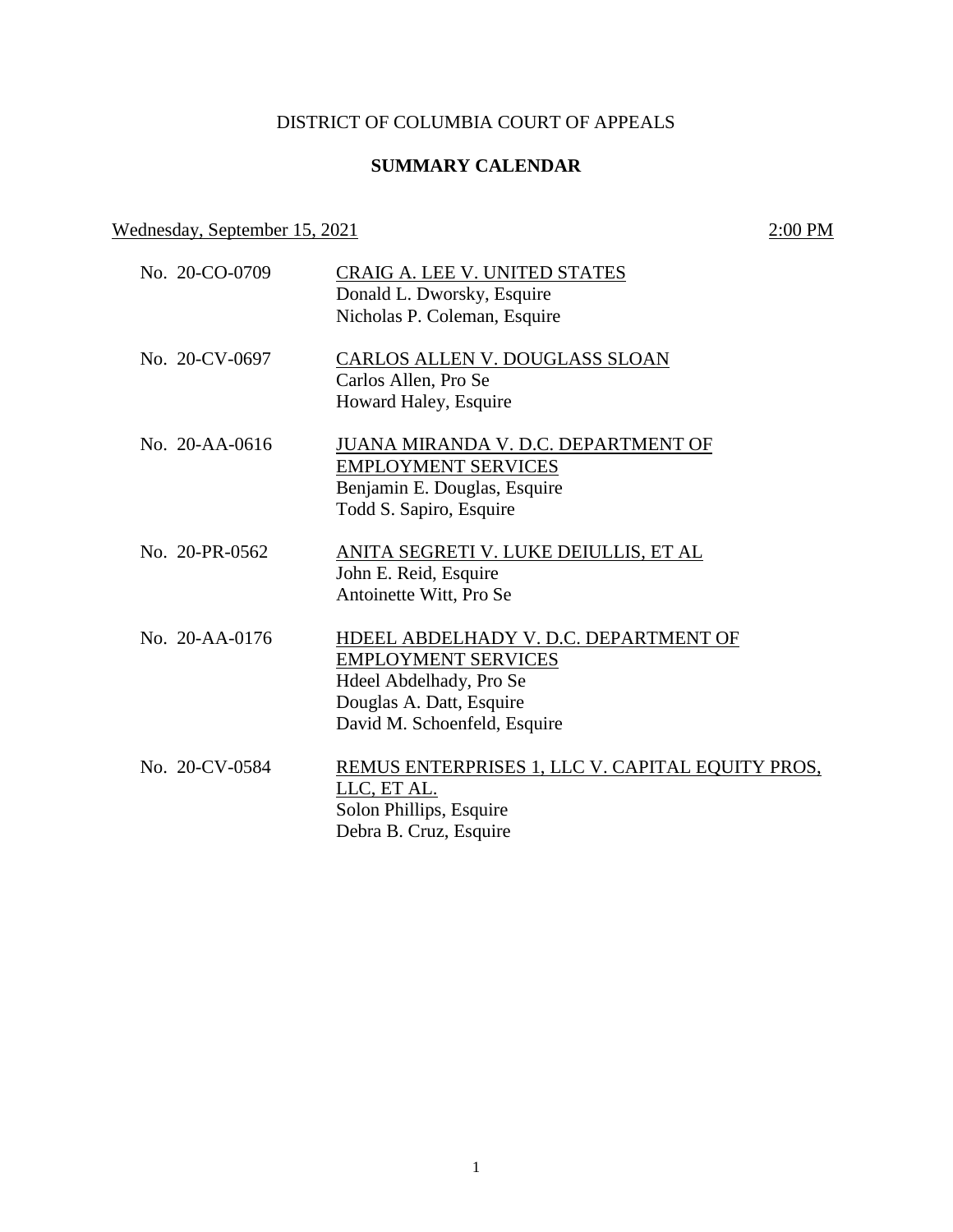| No. 20-CM-0111       | CHARMECE MORRISON V. UNITED STATES<br>Jejomar G. Untalan, Esquire<br>Ann M. Carroll, Esquire                                       |
|----------------------|------------------------------------------------------------------------------------------------------------------------------------|
| No. $20 - AA - 0441$ | PHUOL SON V. D.C. DEPARTMENT OF EMPLOYMENT<br><b>SERVICES</b><br>David M. Snyder, Esquire<br>D. Stephenson Schwinn, Esquire        |
| No. 20-PR-0730       | IN RE: MICHAEL BATES; BRETT E. COHEN, APPELLANT.<br>Brett E. Cohen, Pro Se                                                         |
| No. 21-CV-0063       | ARLENA CHANEY V. JONATHAN SCHUMAN<br>Solon Phillips, Esquire<br>Jonathan R. Schuman, Pro Se                                        |
| No. 20-CV-0135       | ANITA KERNACS V. DEUTSCHE BANK NATIONAL TRUST<br><b>COMPANY</b><br>Anita Kernacs, Pro Se<br>Jason T. Kutcher, Esquire              |
| No. 20-AA-0565       | HORACE E. HENSLEY V. D.C. DEPARTMENT OF<br><b>EMPLOYMENT SERVICES</b><br>Horace E. Hensley, Pro Se<br>Jillian M. Petrella, Esquire |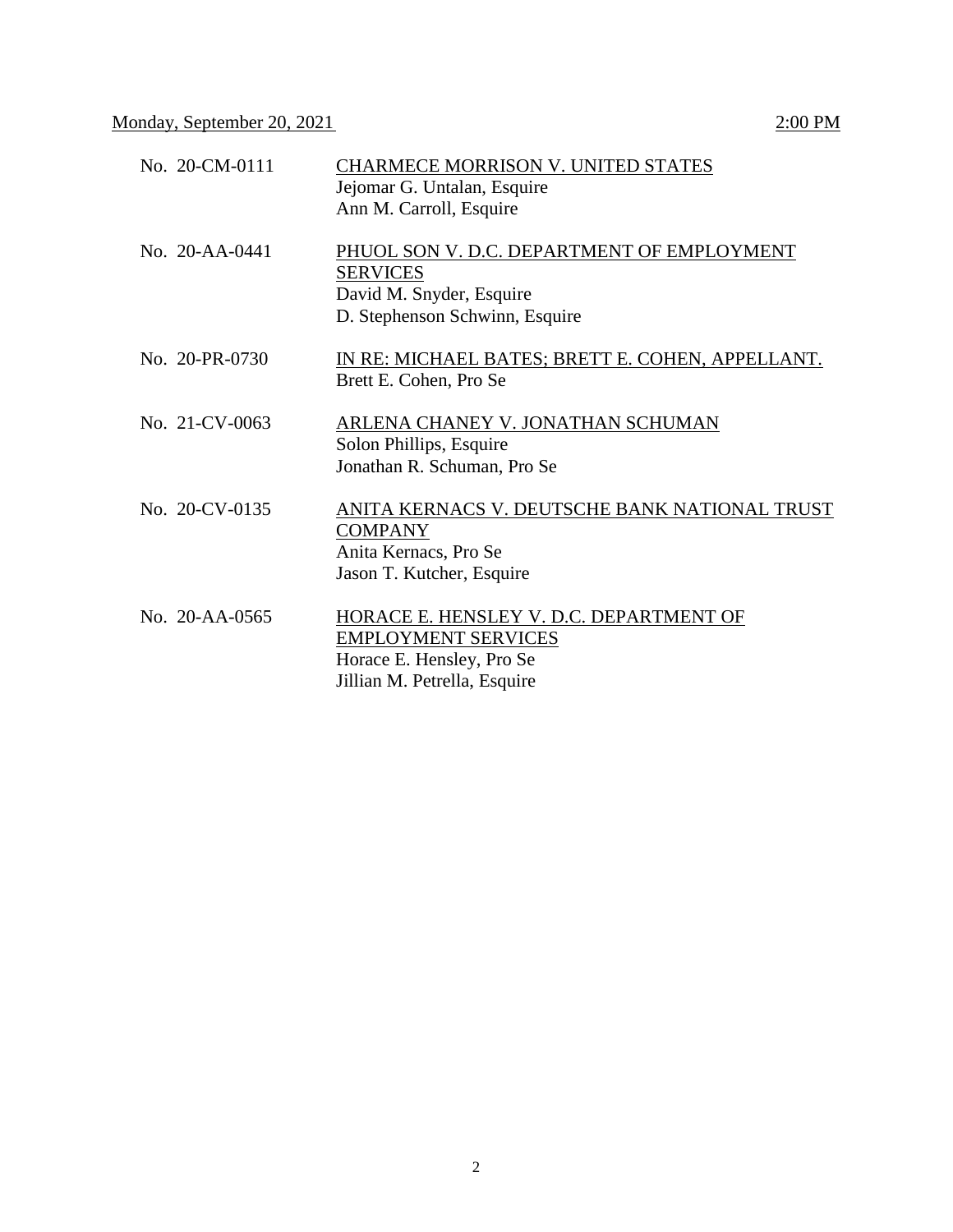| No. 18-CF-0847 | DONALD RAYFORD HAIRSTON V. UNITED STATES |
|----------------|------------------------------------------|
|                | Mindy A. Daniels, Esquire                |
|                | Anne Y. Park, Esquire                    |
| No. 19-CM-0446 | TESFAHUNE MULAS V. UNITED STATES         |
|                | Jennifer Williams, Esquire               |
|                | Steven B. Snyder, Esquire                |
| No. 19-CF-1209 | ROSE L. TAYLOR V. UNITED STATES          |
| No. 20-CF-0254 | ANWAR NAJIY V. UNITED STATES             |
|                | Michael L. Spekter, Esquire              |
|                | Donald L. Dworsky, Esquire               |
|                | Patricia A. Heffernan, Esquire           |
|                |                                          |
| No. 20-CM-0034 | <b>ODARTE MILLS V. UNITED STATES</b>     |
| No. 20-CM-0087 | JENNIFER HAYNES V. UNITED STATES         |
|                | Anne Keith Walton, Esquire               |
|                | Jeffrey L. Light, Esquire                |
|                | Peter S. Smith, Esquire                  |
|                |                                          |
| No. 19-CO-1069 | JERMAINE SCALES V. UNITED STATES         |
|                | Jermaine Scales, Pro Se                  |
|                | Kristina L. Ament, Esquire               |
| No. 20-CF-0274 | MOUREEN MASIKA V. UNITED STATES          |
|                | Donald L. Dworsky, Esquire               |
|                | Ethan L. Carroll, Esquire                |
|                |                                          |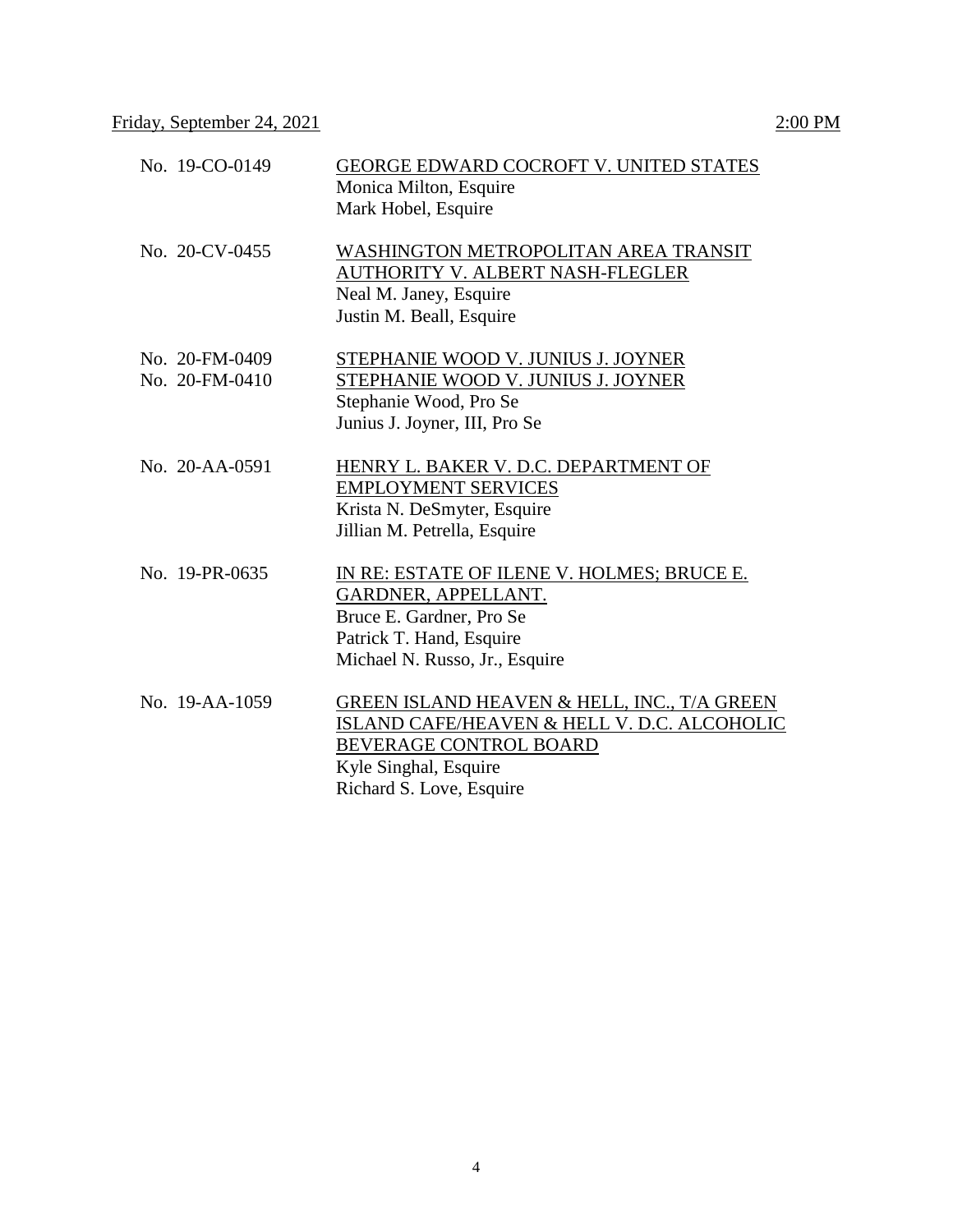| No. 20-CM-0054<br>No. 20-CM-0074 | MYNIESHA VAUGHN V. UNITED STATES<br>FRANKLIN JOHNNELL FLUDD V. UNITED STATES<br>Richard P. Goldberg, Esquire<br>Dennis M. Hart, Esquire<br>Steven B. Snyder, Esquire |
|----------------------------------|----------------------------------------------------------------------------------------------------------------------------------------------------------------------|
| No. 20-CV-0078                   | WINSTON MARTIN HOLDING GROUP, LLC V. FREDDIE L.<br><u>WINSTON, JR.</u>                                                                                               |
| No. 20-CV-0081                   | LAJUAN F. MARTIN V. FREDDIE L. WINSTON, JR.                                                                                                                          |
| No. 20-CV-0319                   | LAJUAN F. MARTIN V. FREDDIE L. WINSTON, JR.<br>William Payne, Esquire<br>Lajuan F. Martin, Pro Se                                                                    |
|                                  | Isaac H. Marks, Sr., Esquire                                                                                                                                         |
| No. 20-CV-0563                   | WARREN MAY V. INTERNATIONAL ASSOCIATION OF<br>FIRE FIGHTERS, ET AL.<br>Peter Butcher, Esquire<br>Megan Mechak, Esquire                                               |
| No. 19-PR-1197                   | IN RE: CHARLES B. BETTON; BRUCE E. GARDNER,<br>APPELLANT.                                                                                                            |
| No. 20-PR-0501                   | IN RE: CHARLES B. BETTON; BRUCE E. GARDNER,<br>APPELLANT.<br>Bruce E. Gardner, Pro Se                                                                                |
| No. 20-AA-0765                   | WASHINGTON METROPOLITAN AREA TRANSIT<br>AUTHORITY V. D.C. DEPARTMENT OF EMPLOYMENT<br><b>SERVICES</b><br>Sarah O. Rollman, Esquire<br>Benjamin E. Douglas, Esquire   |
| No. 19-CV-1004                   | ANGELO E. HORTON V. WILMINGTON SAVINGS FUND<br><b>SOCIETY, FSB</b>                                                                                                   |
| No. 19-CV-1186                   | <u>ANGELO E. HORTON V. WILMINGTON SAVINGS FUND</u><br>SOCIETY, FSB, ET AL.,                                                                                          |
| No. 20-CV-0495                   | ANGELO E. HORTON V. WILMINGTON SAVINGS FUND<br>SOCIETY, FSB, ET AL.,<br>Angelo E. Horton, Pro Se<br>Tara Kellermeyer, Esquire                                        |